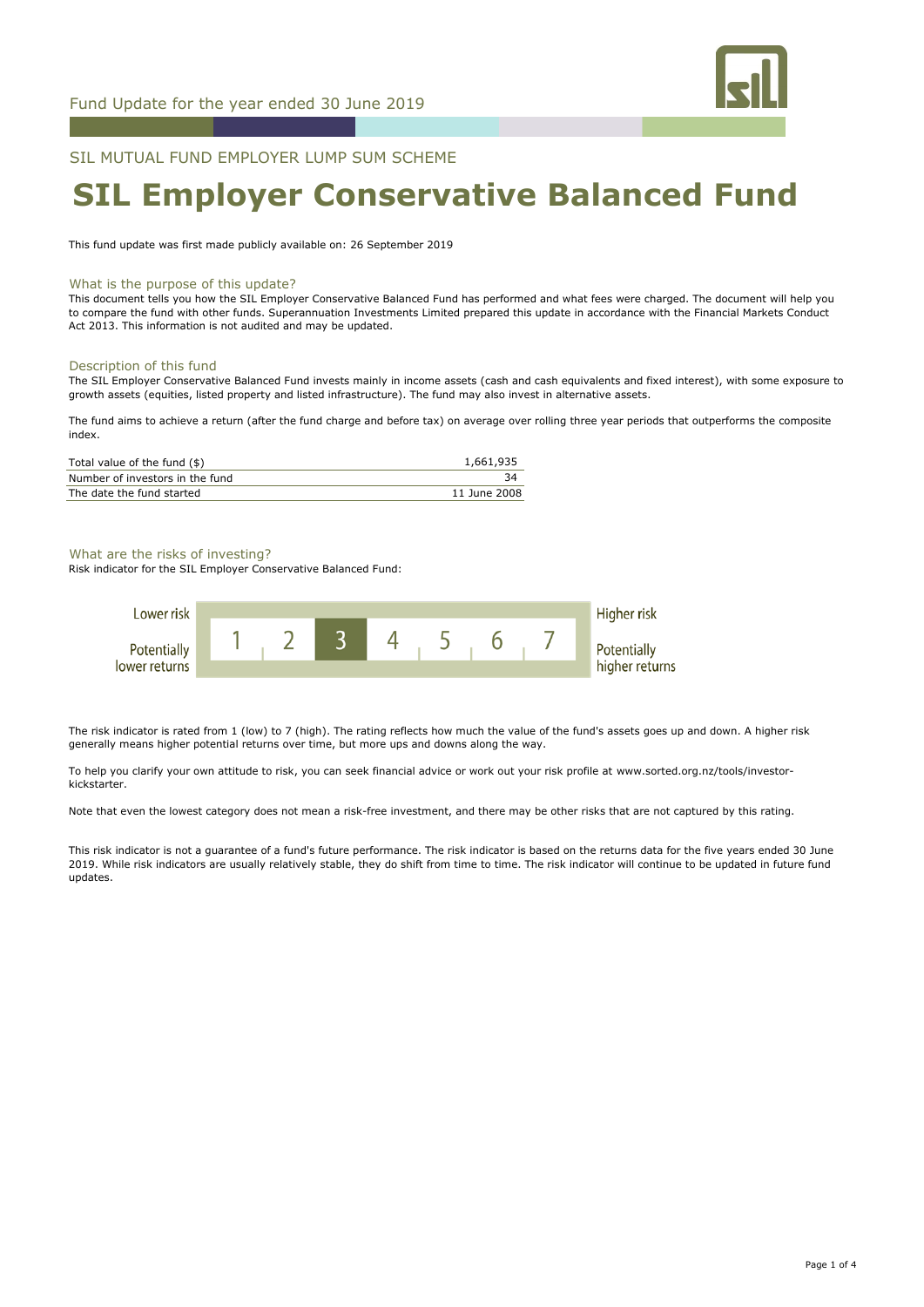# How has the fund performed?

|                                                    | Average over past<br>five years | Past year |  |
|----------------------------------------------------|---------------------------------|-----------|--|
| Annual return                                      |                                 |           |  |
| (after deductions for fund charges and tax)        | 5.43%                           | 4.86%     |  |
| <b>Annual return</b>                               |                                 |           |  |
| (after deductions for fund charges but before tax) | $6.46\%$                        | 6.23%     |  |
| Market index annual return                         |                                 |           |  |
| (reflects no deduction for fund charges and tax)   | 7.30%                           | 7.70%     |  |

The market index annual return is calculated using the target investment mix and the indices of each asset class.

Additional information about the market index is available in the statement of investment policy and objectives on the scheme register at www.disclose-register.companiesoffice.govt.nz.



# **Annual return graph**

This shows the return after fund charges and tax for of the last 10 years ending 31 March. The last bar shows the average annual return for the 10 last ten years, up to 30 June 2019.

**Important:** This does not tell you how the fund will perform in the future.

Returns in this update are after tax at the highest prescribed investor rate (PIR) of tax for an individual New Zealand resident. Your tax may be lower.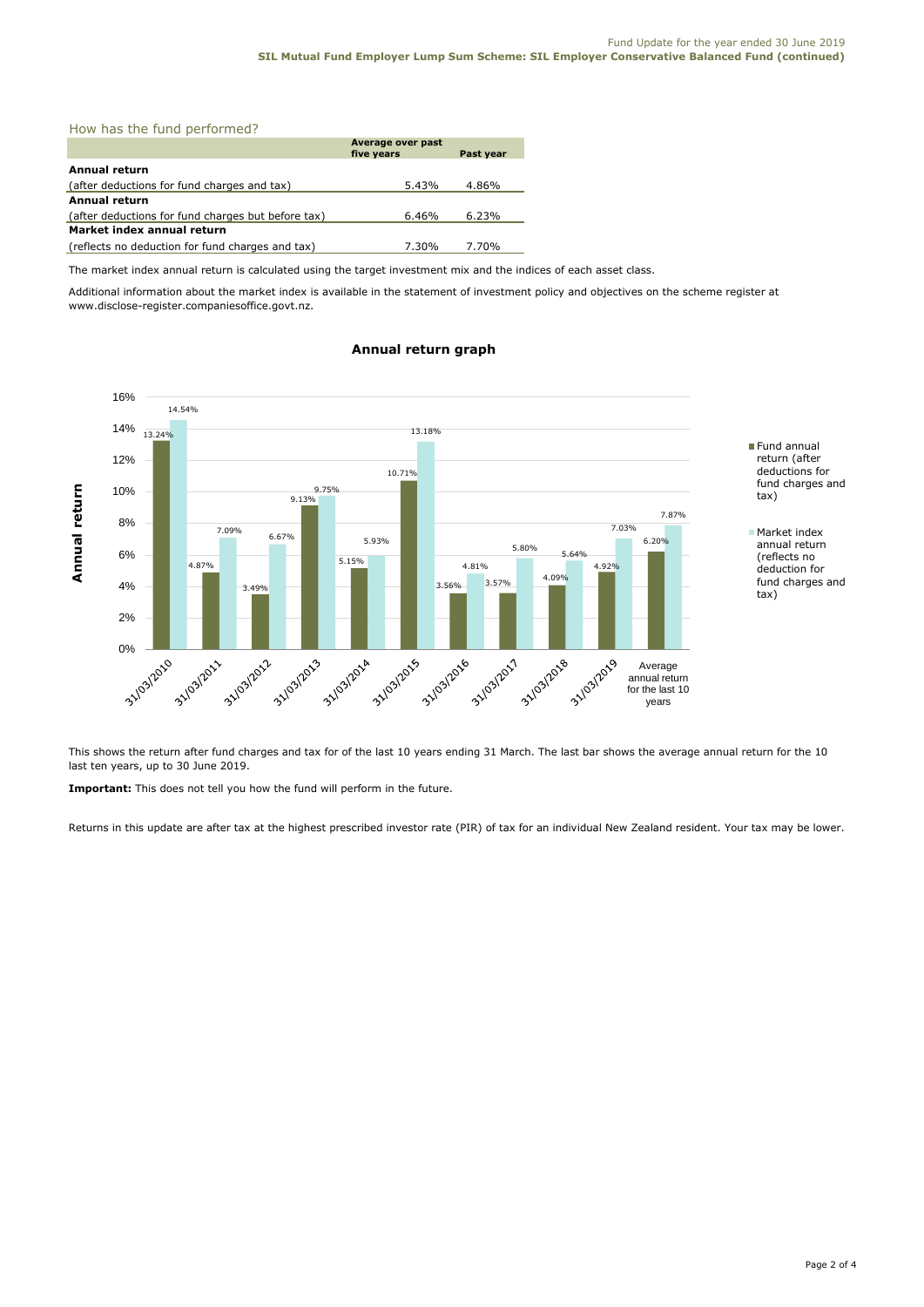# What fees are investors charged?

Investors in the SIL Employer Conservative Balanced Fund are charged fund charges. In the year to 30 June 2019 these were:

|                                             | % of net asset value                 |
|---------------------------------------------|--------------------------------------|
| Total fund charges <sup>1</sup>             | 0.95%                                |
| Which are made up of:                       |                                      |
| Total management and administration charges | 0.95%                                |
| Including:                                  |                                      |
| Manager's basic fee                         | $0.84\%$                             |
| Other management and administration charges | 0.11%                                |
| <b>Total performance based fees</b>         | $0.00\%$                             |
|                                             | <b>Dollar amount per</b><br>investor |
| <b>Other charges</b>                        |                                      |
| Membership fee                              | \$0                                  |

Investors are not currently charged individual action fees for specific actions or decisions (for example, for withdrawing from or switching funds).

Small differences in fees and charges can have a big impact on your investment over the long term.

# Example of how this applies to an investor

Sarah had \$10,000 in the fund at the start of the year and did not make any further contributions. At the end of the year, Sarah received a return after fund charges were deducted of \$486 (that is 4.86% of her inital \$10,000). Sarah also paid \$0 in other charges. This gives Sarah a total return after tax of \$486 for the year.

# What does the fund invest in?

# **Actual investment mix<sup>2</sup> Target investment mix<sup>2</sup>**

This shows the types of assets that the fund invests in. This shows the mix of assets that the fund generally intends to invest in.